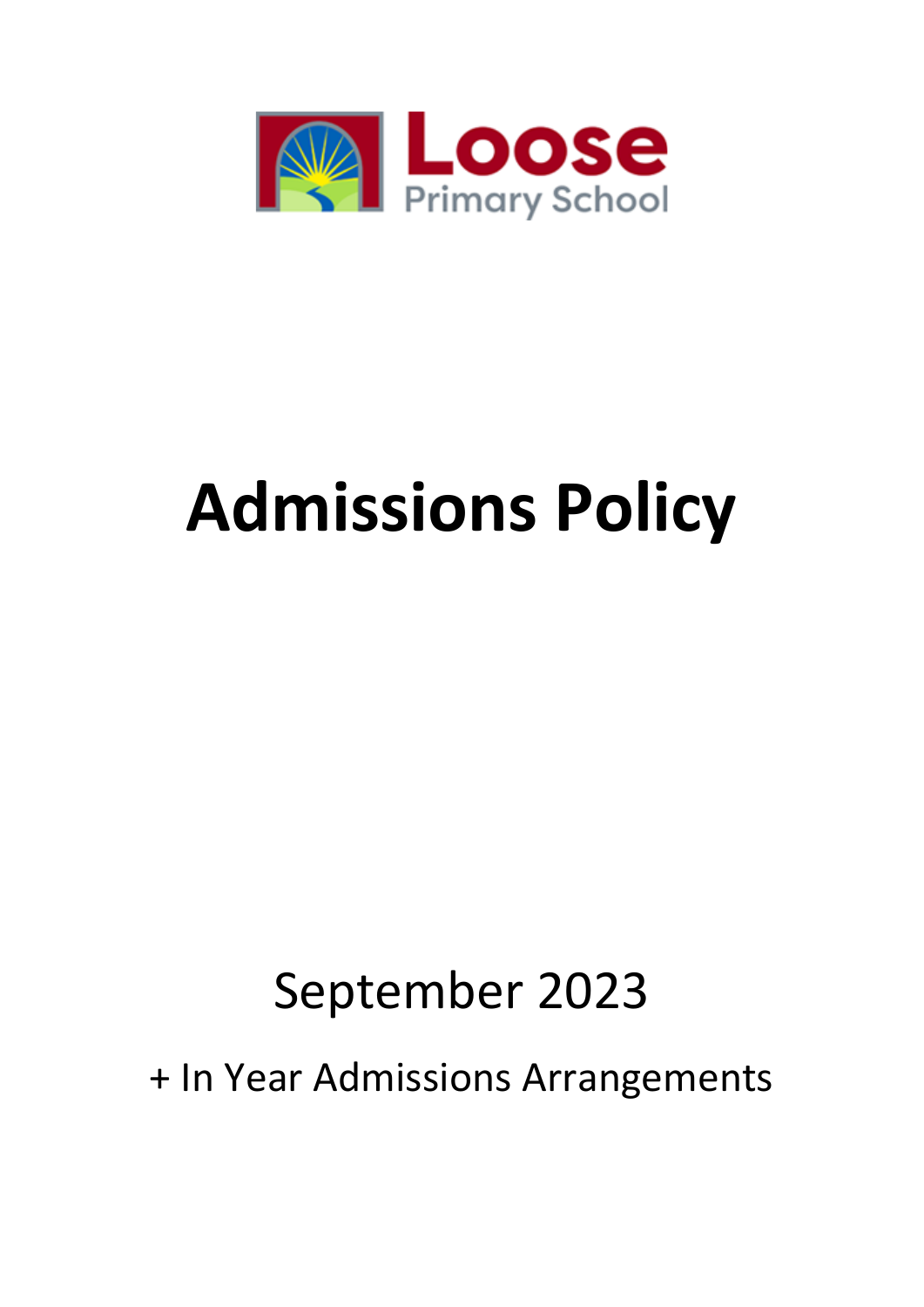### Admission of Pupils – Loose Primary School

Loose Primary School is a member of the Coppice Primary Partnership, a Multi-Academy Trust that was established on 1<sup>st</sup> September 2018. Our admissions arrangements follow Kent County Council's policy for the September 2023 reception intake and are detailed below.

The number of pupils admitted in the last year was 90.

The agreed admissions limit for the annual intake of pupils is 90.

The number of pupils on roll in September 2021 was 654.

Pupils will be admitted without reference to ability or aptitude during the academic year that they reach the age of 5 years.

#### **Key dates for 2023 Reception intake:**

Please refer to Kent County Council's admissions arrangements for further information regarding key dates for the 2023 reception intake.

#### <https://www.kent.gov.uk/education-and-children/schools/school-places>

#### **Our over subscription policy for the September 2023 intake is:**

In accordance with legislation, where a child's *Education Health and Care Plan (EHCP)* names Loose Primary School as the most appropriate school, priority will be given to that child. Before the application of our oversubscription criteria children with an EHCP which names the school will be admitted. As a result of this the published admissions number will be reduced accordingly. Where there are more applications than the number of remaining places, pupils will be prioritised in accordance with the oversubscription criteria as set out below:-

#### 1. **Children in Local Authority Care or Previously in Local Authority Care**

A looked after child is a child who is (a) in the care of a local authority, or (b) being provided with accommodation by a local authority in the exercise of their social services functions (see the definition in Section 22(1) of the Children Act 1989) at the time of making an application to a school.

A previously looked after child means such children who were adopted (or subject to child arrangements orders or special guardianship orders) immediately following having been looked after and those children who appear to the admission authority to have been in state care outside of England and ceased to be in state care as a result of being adopted.

A child is regarded as having been in state care outside of England if they were in the care of or were accommodated by a public authority, a religious organisation, or any other provider of care whose sole or main purpose is to benefit society.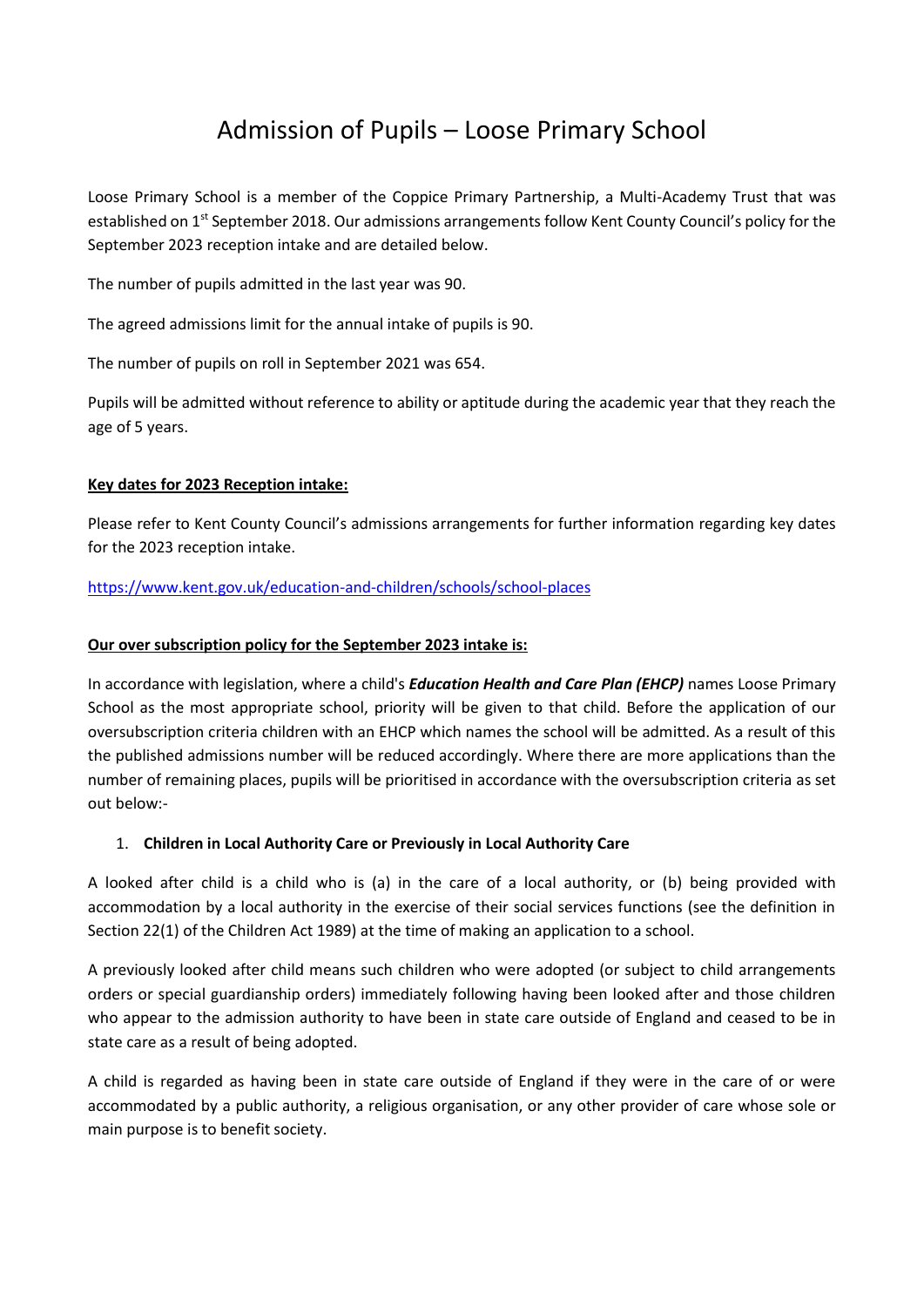#### **2. Where the child has a sibling attending the school at the time of entry.**

In this context a sibling is a brother or sister who live as brother or sister in the same house, including natural brothers and sisters, adopted siblings, stepbrothers or sister and foster brothers and sisters. The sibling link is maintained as long as the family lives at the same address as when the first child applied, or has moved closer to the school than when the first child was offered a place, or has moved to an address that is less than 2 miles from the school using distance measured by the method outlined in the distance criterion.

#### **3. Where there are medical/health or social grounds for admitting the child.**

Medical/Health, social and special access reasons will be applied in accordance with the school's legal obligations, in particular those under the Equality Act 2010. Priority will be given to those children whose mental or physical impairment means they have a demonstrable and significant need to attend only Loose Primary School. Equally this priority will apply to children whose parents'/ guardians' physical or mental health or social needs means that they have a demonstrable and significant need to attend only Loose Primary School. Such claims will need to be supported by written evidence from a suitably qualified medical or other practitioner who can demonstrate a special connection between these needs and Loose Primary School.

#### **4. Children of Staff**

Children of staff where the member of staff has been employed at the school for two or more years at the time at which the application for admission to the school is made, and/or the member of staff is recruited to fill a vacant post for which there is a demonstrable skill shortage."

#### **5. Proximity of the child's home address to the school, with those living nearer being accorded the higher priority.**

A child's home address is considered to be a residential property that is the child's only or main residence and which is either owned by the child's parent, parents or guardians or leased or rented to them under a lease or written rental agreement. Proof of a child's main residence will be required.

The distance is measured between the child's permanent home address and the school measured in a straight line using the National Land and Property Gazetteer (NLPG) address point data. Distances are measured from a point defined as within the child's home to a point defined as within the school as specified by NLPG. The same address point on the school site is used for everybody.

In the unlikely event of a tie breaker situation the nearness of an applicant's home to school will be the decider. If in the event more than one applicant has the same distance from home to school (as measured by the local authority), then a random selection will be applied.

If siblings from multiple births (twins, triplets, etc) apply and the school would reach its Published Admission Number (PAN) after admitting one or more, but before admitting all of those siblings, the school will offer a place to each of the siblings, even if doing so takes the school above its PAN. If the admissions are to Year R, and so result in a breach of infant class size legislation, the additional pupil(s) will be treated as "excepted" for the time they are in an infant class or until the numbers fall back to the current infant class size limit, as defined in the School Admissions Code.

#### **Withdrawing places:**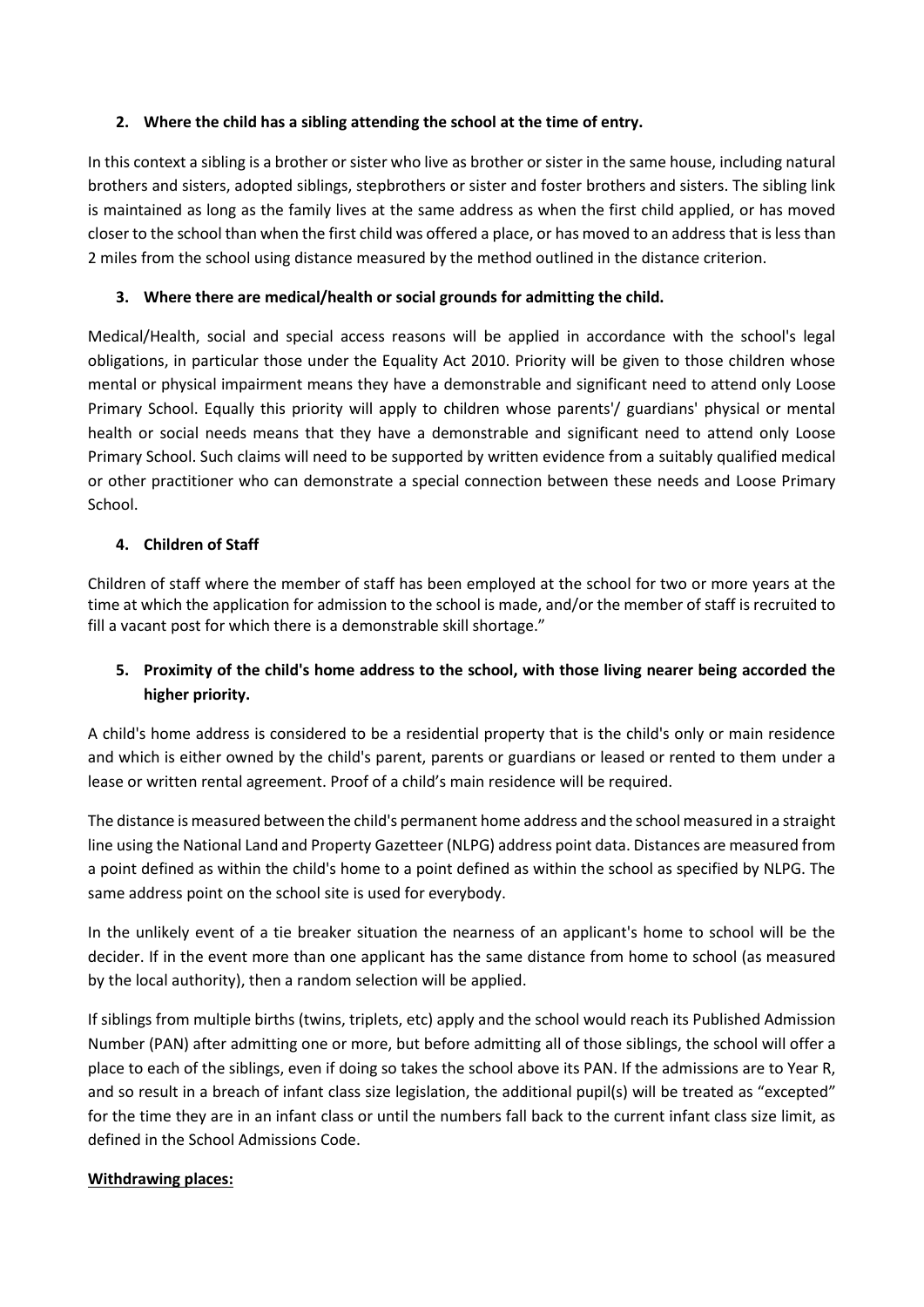After a place has been offered the school reserves the right to withdraw the place in the following circumstance:

- 1. When a parent has failed to respond to an offer within a reasonable time; or
- 2. When the parent has failed to notify the school of important changes to the application information; or
- 3. The admission authority offered the place on the basis of a fraudulent or intentionally misleading application from the parent.

#### **Deferring admission**

Where an offer has been made, the school will provide for the admission of all children in the September following their fourth birthday. Parents can chose to defer the date their child is admitted to the school until later in the school year, but not beyond the start of the term after their child reaches compulsory school age and not beyond the beginning of the final term of the school year. Where parents wish, children may attend part-time until later in the school year, but not beyond the start of the term after their child reaches compulsory school age.

#### **Admission of children outside their normal age group:**

Parents may seek a place for their child outside of their normal age group, for example, if the child has experienced significant problems such as ill health. In addition, the parents of a summer born child (born from 1 April to 31 August) may choose to agree a deferred entry or to request that the school considers that the child is not admitted to school until the September following their fifth birthday. Parents may request that they are admitted out of their normal age group – to Reception rather than Year 1.

Parents should contact the Headteacher to discuss and submit a request for admission out of the normal age group, but should continue to make an application for their child's normal age group at the usual time. The decision on their request will be made prior to any offers of admission. If a request is agreed the application for admission to their normal age group will be withdrawn and a new application must be made the following year.

#### **Waiting Lists**

Waiting lists will be maintained in order of priority and in accordance with the school's oversubscription criteria. These will be reviewed at the end of the reception year.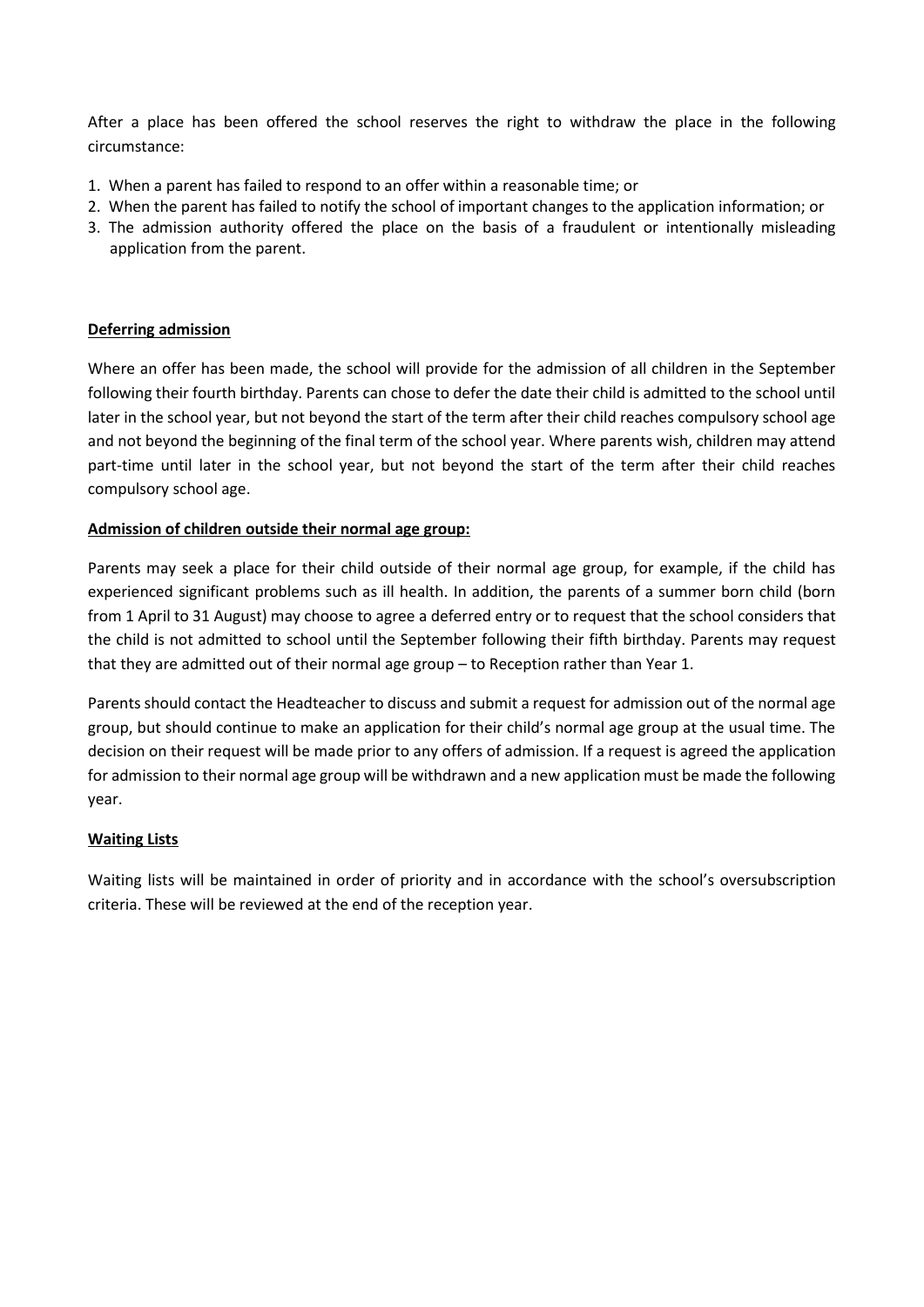#### **In-Year Casual Admissions**

A standard form, known as the In-Year Casual Admission Form (IYCAF), which Kent schools must use to allow applicants to apply for school places in any year group outside of the normal admissions round is available online or from the school office.

Enquiries can be made directly with the school or via e-mail (kentinyearadmissions@kent.gov.uk). Information and IYCAFs will also be available on the Kent County Council's website to read and print.

IYCAFs must be returned to the school and these will be processed no later than 5 days from receipt.

#### *Children with an Education, Health and Care Plan (EHCP)*

Pupils with an Education, Health and Care Plan do not apply to schools for a place through the main round admissions process. Any application received for a child with an EHCP will be referred directly to Kent County Council's Special Educational Needs Services (SEN), who must have regard to Schedule 27 of the Education Act 1996

#### *Children in Local Authority Care (CiC) and Children Adopted from Care*

Where Kent County Council is the corporate parent of the child in question, an appropriately appointed social worker will liaise in the first instance with Admission Placement Officers and other professionals as necessary, in order to agree the school or setting that would best meet the individual needs of the child (most appropriate provision for the child).

#### **Determining Offers in Response to the IYCAF**

The school will notify applicants resident in the Kent County Council area by letter the outcome of their application. Where appropriate, the letter will detail:

- (a) the starting date if a place is available;
- (b) the reasons why the child is not being offered a place if a place is unavailable;
- (c) information about the statutory right of appeal against the decisions to refuse places;
- (d) information on how to apply for a place on the waiting list;

The letter will notify the applicant parent that they need to respond to accept or refuse the offer of a place within 10 school days. If a place is offered, the child must then start at the school within 10 schools days of accepting the place. The school may consider extending this period slightly if there are justifiable reasons to do so.